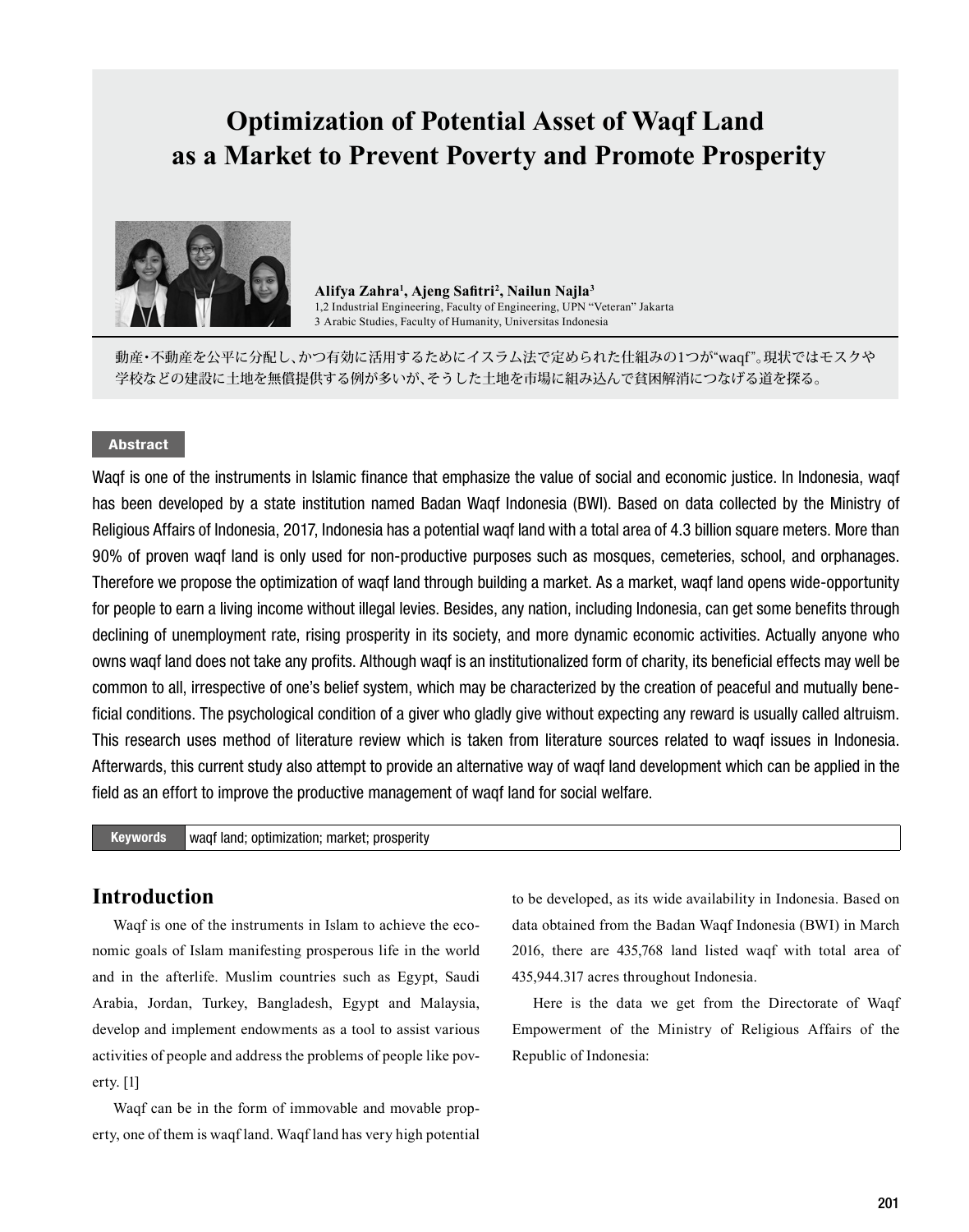#### Table 1. Utilization of Waqf Land Data in Indonesia

| Utilization  | Percentage |
|--------------|------------|
| Mosque       | 44.90%     |
| Musholla     | 28.40%     |
| School       | 10.57%     |
| Other Social | 8.37%      |
| Graveyard    | 4.61%      |
| Pesantren    | 3.15%      |

Based on these data, more than 90% of the land use of waqf is used to develop non-productive sectors. The use of waqf land in Indonesia is still synonymous with mosques or tombs. In fact, waqf can be managed into economic assets that generate financial benefits. In New Zealand for example, the land of waqf is managed as a sheep farm that the results can be enjoyed by the community. Regardless of one's belief, this waqf system becomes one of the interesting and unique potential solutions to fulfill the society's economy.

But there are some obstacles in the development of waqf land into the market, because only 65% of waqf land in Indonesia are certified (only 287,160 of the total 435,768). So feared the occurrence of land disputes, besides the existence of irresponsible elements who blackmail and do illegal levies to market traders.

Since the enactment of Law no. 5 of 1960 on Basic Regulation of Agriculture and Government Regulation No.28/1977 on Land Owned Donation, Law no. 41 of 2004 on Waqf and Government Regulation No.42 of 2006 on the Implementation of Waqf, donation ranging continue to be addressed by the reforms in the field of management and understand the general waqf (Directorate of Waqf, 2008). [2]

Regardless of the theory of belief, the reason someone donates the land they have for free to the state is for their own happiness that they will feel psychological. This theory is one of the psychological theories called altruism.

Based on the above explanation, this research tries to discuss Implementation of waqf land potential to be developed into a productive sector in the form of market. The scope of the discussion consists of supporting theories, the flow of thought along with the system schemes related to referring to the development of waqf land existing and in the future.

# **Definition of Waqf**

Waqf is a word from Arabic وَقَفَ – بَقَفْ – وقفًا  $\frac{1}{2}$ و قَفَ – بَقَفْ  $\frac{1}{2}$ hold, confinement, prohibition. It is issued in the Islamic Law in the meaning of holding certain property and preserving it for the confined benefit of certain philanthropy and prohibiting any use or disposition of it outside its specific objective. Usually, waqf relates to land and buildings. And sometimes there are books, agricultural machinery, cash money, etc. [3] From the history of Islam, we can know how the concept of waqf has evolved. Long time ago, in Madinah, Muhammad SAW asked for someone to buy the well of Bayruha' and designated it as free public utility for drinking water. Waqf in that case serve the welfare of the society in all and their different aspects. One day, Umar, as a friend of Muhammad SAW asked him how he has to manage his land in Khaibar. Then Muhammad SAW advised Umar to assign his land in Khaibar as a waqf for the poor and needy. [4]

Encyclopedia Britannica described waqf as a peculiarly Islamic institution whereby the founder relinquishes his ownership of real property, which belongs henceforth to Allah, and dedicates the income or usufruct of the property in perpetuity to some charitable purposes, which may include settlement in favour of the founder's own family. Also, the ownership of waqf cannot be transferred. Only its benefits are to be used for the specific purposes which are maintained as charitable in nature. Waqf is a voluntary charity characterized by perpetuity. The institution of waqf may be usefully utilized in an organized and deliberate manner to provide education, health care, and physical facilities to the target groups of people in a poverty-alleviation program.

According to Rifyal Ka'bah, waqf is one of Islamic Law that requires state power for its implementation. Without any implementation rules, will not receive proper and effective acceptance in the community. The state can regulate this waqf through legislation to be managed and developed productively, so that waqf is not only useful for worship activities to God, but also as an alternative to tackling poverty. [5]

Waqf in Islam has the pillars and the conditions. The first pillar is there must be a person who provided waqf (*al-Waqif*), the second one is the property represented (*al-Mawquf*), the third is the receiver of the property or the benefit of the waqf (*al-Mawquf 'alaih*), the fourth is that the handover of the waqf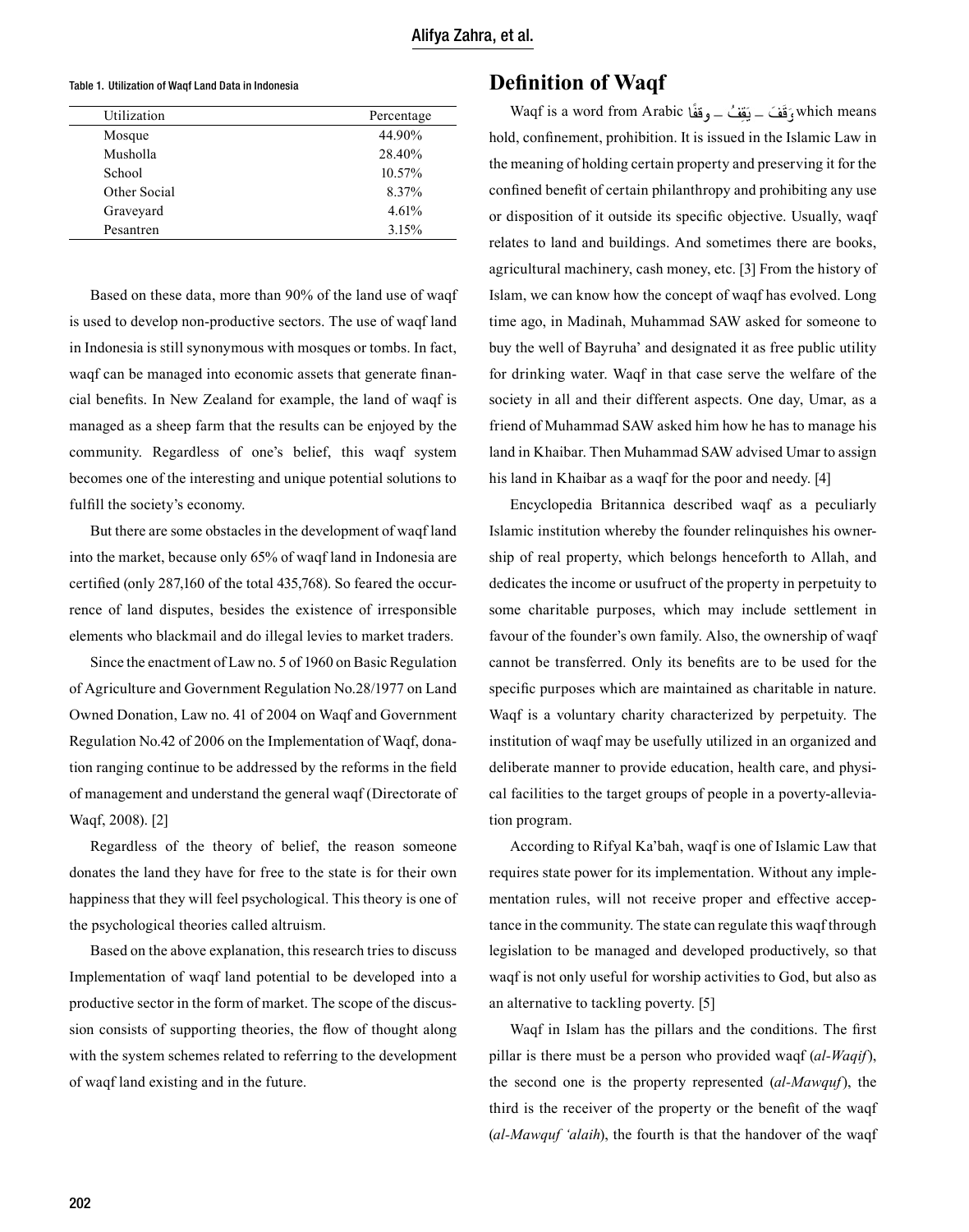must use lafaz akad through words or writing (*al-Sighah*). Then the conditions applicable to those who provide waqf are free (not slave), adults, have a conscious mind, worthy of providing waqf, and voluntary (not forced). [6]

# **Altruism Effect Cause of Giving**

Happiness is not a thing that can be defined. Every person has their own definition of happiness. Because the thing called happiness has no numerical measurement, and there is no certain standard can determine if the person happy or not, and which level someone's happiness on. There is a research in the field of positive psychology about happiness. That thing, happiness, well often define a happy person as someone who experiences frequent positive emotions, such as joy, interest, pride, and infrequent negative emotions, such as sadness, anxiety, and anger. Happiness has also been said to relate to life satisfaction, appreciation of life, moments of pleasure, but overall it has to do with the positive experience of emotions. [7]

Philosophers sometimes use 'happiness' differently, notably to denote the kind of well-being or flourishing that in the ancient Greek of Aristotle and Plato went by the name of eudaimonia. [8] Aristotle defined that "happiness is a final end or goal that encompasses the totality of one's life. It is not something that can be gained or lost in a few hours, like pleasurable sensations. It is more like the ultimate value of your life as lived up to this moment, measuring how well you have lived up to your full potential as a human being." [9] People who evaluate their lives negatively would likely be motivated to improve the conditions of their lives, and those who evaluate their lives positively would be motivated to maintain or further improve these conditions. Thus, happiness and related constructs are thought to signal how well a person's life is going, which should mean that as a person's life improves, so should the happiness that person reports.

Again, happiness is a thing that we can't count and define how it works in every person. Because Happiness can change, and happiness does change — during a single day and during a lifetime. What makes happiness interesting is genetic and environmental factors. Genetic factors contribute primarily to stability in happiness; environmental factors predominantly contribute to short- and long-term change. Social contexts that are consistently thwarting of our needs can greatly limit our ability to be fully functioning and well and thus expectably are also associated with less positive and more negative affect. [10]

# **Market as a Place of Productive Waqf**

Market is a place where goods and services exchange as a result of buyers and sellers being in contact with one another. According to Kotler, "the Market is made up of all customers potentials that possess the same specific needs or wants, which are may be willing and able to execute an exchange to satisfy needs and wants".

Sudarman said the market has five main functions; a.) the market sets the value (sets value). In the market economy, the price is size of value, b.) markets organize production. Factor price of production at market will encourage the producer (entrepreneur) to choose the efficient-method production, c.) the market distributes goods. The ability of a person to buy goods depending on their income, d.) market has a function to organize rationing. Allotment is the point of the price, e.) the market maintains and prepares the necessities in the future come. [11]

Problems faced by developing country are quite the same, namely poverty, unemployment, abandoned children. In Indonesia those problems also exist, including poverty, and the saddest part is there are still large number of poor people in Indonesia, the following data on the number of poor people from 2013 to 2017:

Table 2. Number of Poor People in Indonesia (2013-2017)

| Year | Number of Poor People |
|------|-----------------------|
| 2013 | 28,553.93             |
| 2014 | 27,727.78             |
| 2015 | 28,513.57             |
| 2016 | 27,764.32             |
| 2017 | 26,582.99             |

In the year of 2017 Statistic Central Bureau data shows that 26.58 million Indonesian still live in poverty. On the other hand, the government keeps trying to alleviate poverty. Indonesia is a country with a majority Muslim population and the largest in the world, poverty is still the case that we see in this country. Reflecting from the history, to create social and economic justice in the society, waqf instrument is one of the solution that considered able to answer all of social economic problem faced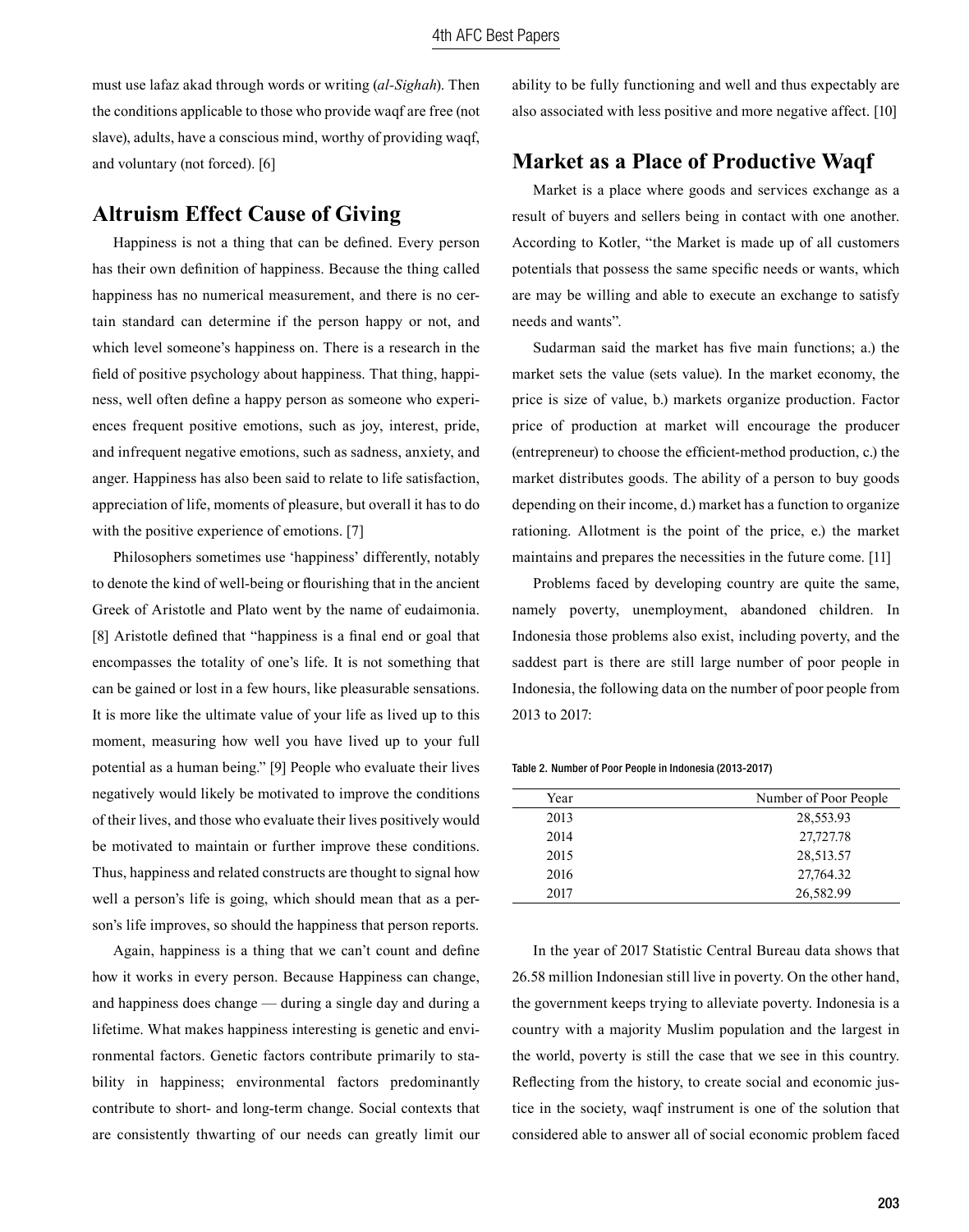by Indonesia, that poverty alleviation.

Waqf can act as a tool to support the economic development of society. Waqf is one of the instruments in Islam to achieve the economic goals of Islam manifesting prosperous life in the world and in the afterlife. Muslim countries such as Egypt, Saudi Arabia, Jordan, Turkey, Bangladesh, Egypt and Malaysia, develop and implement endowments as a tool to assist various activities of people and address the problems of people like poverty. [12]

Waqf can be in the form of immovable and movable property, one of them is waqf land. Waqf land has very high potential to be developed, as its wide availability in Indonesia.

#### Table 3. Waqf Land in March 2016

| Area        |
|-------------|
| 435,768     |
| 287,160     |
| 148,447     |
| 435,994.317 |
|             |

Based on data obtained from the Badan Waqf Indonesia (BWI) in March 2016, there are 435,768 land listed waqf with total area of 435,944.317 acres throughout Indonesia.

#### Table 4. Utilization of Waqf Land Data in Indonesia

| Utilization  | Percentage |
|--------------|------------|
| Mosque       | 44.90%     |
| Musholla     | 28.40%     |
| School       | 10.57%     |
| Other Social | 8.37%      |
| Graveyard    | 4.61%      |
| Pesantren    | 3.15%      |

Based on these data, more than 90% of the land use of waqf is used to develop nonproductive sectors. The use of waqf land in Indonesia is still synonymous with mosques or tombs. In fact, waqf can also and can be managed into economic assets that generate financial benefits. In New Zealand for example, the land of waqf is managed as a sheep farm that the results can be enjoyed by the community. Regardless of one's belief, this waqf system becomes one of the interesting and unique potential solutions to fulfill the society's economy.

But there are some obstacles in the development of waqf land into the market, of which is only 65% of waqf land in Indonesia

which is certified1 of 435,768 waqf land, only 287,160 are certified. So feared the occurrence of land disputes, besides the existence of irresponsible elements who blackmail and do illegal levies to market traders.

Regardless of the theory of belief, the reason someone donates the land he has for free to the state is for his own happiness that he will feel psychological. This theory is one of the psychological theories called altruism.

Based on the above explanation, this research tries to discuss Implementation of waqf land potential to be developed into a productive sector in the form of market. The scope of the discussion consists of supporting theories, the flow of thought along with the system schemes related to referring to the development of waqf land existing and in the future.

### **Land Market**

A land market is said to exist when land rights are exchanged for consideration (Robert Mahoney et al, 2007). A land market can be basic, advanced and highly advanced. It can be formal and informal. The formal land market is one that is incorporated by the government in the Land Administration System, a legal framework and a financial system. The Land Administration System will manage property rights, the legal systems will define them, and the property institution will generally measure market operations (see Williamson et al, 2007).

A waqf property not only needs advanced land market but also formalized. At the moment, it is questionable whether or not waqf lands are fully capable to be offered in the basic land market, as the main infrastructure of land administration i.e. the National Land Code, excludes waqf law, the legal framework provided by the State laws for the waqf land indicate only that it can be used and enjoyed, leased and rented and put to crop sharing.

Other forms of dealings such as disposal by sale, charge and bequeath, are not applicable, for they will not be registered, and recognized by courts. As such one may even discount the possibility of an informal land market, for a land market to exist there must be a legal framework to define the rights of parties and a land administration to recognize them. Only then the land market can function with confidence and security (Williamson, 2000).

A market confidence in waqf properties is possible when the land administration system is capable to fully protect the rights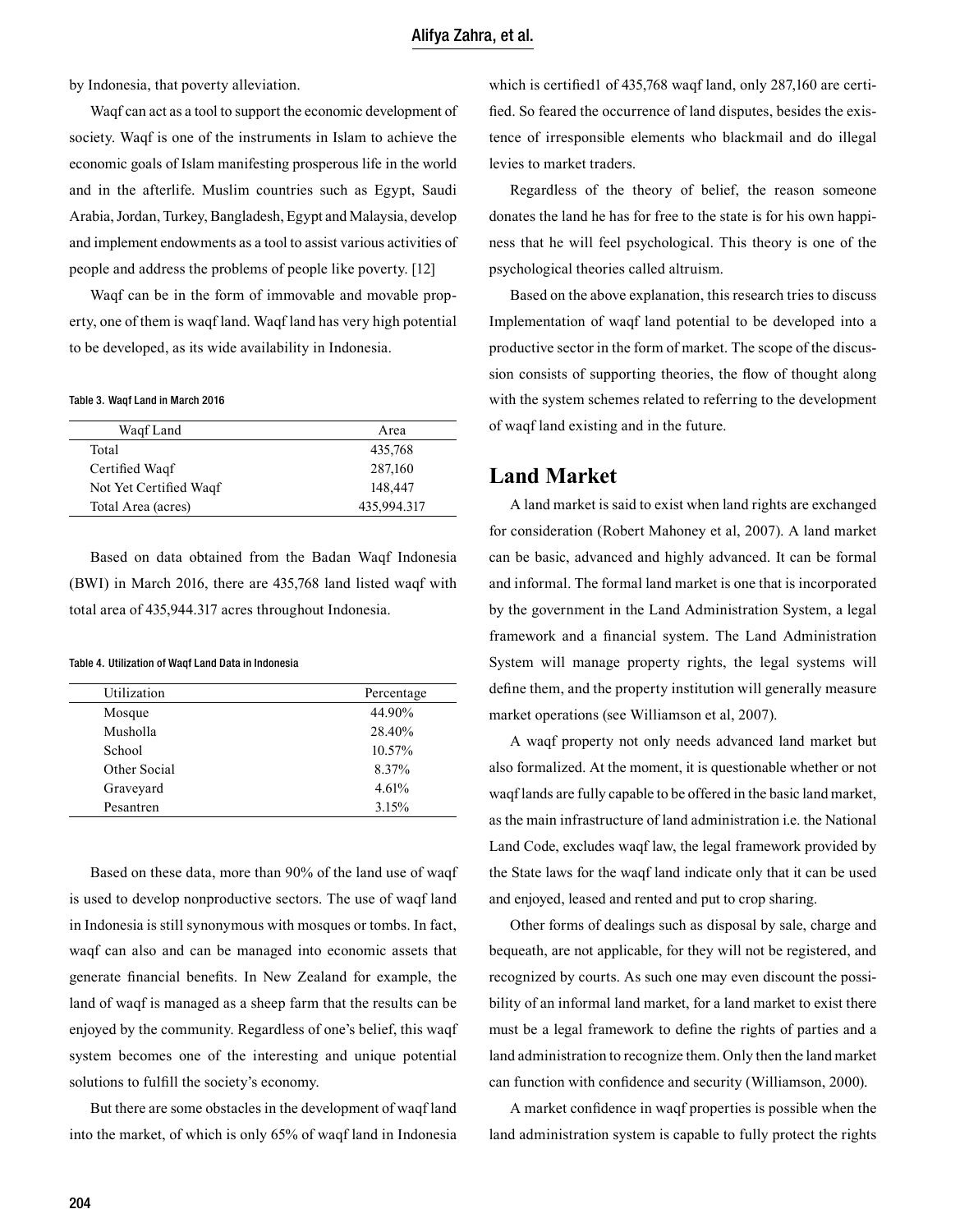of landholders and the landholders have the freedom to enter transactions. Less than that a reform is needed (See Malcolm Childress et al, 2004). It is clear that the Malaysian legal framework does not give such freedom to waqf landholders and does not protect them if such a transaction is ever entered.

Waqf land is not a commodity in sale and purchase land market, while in leasing and rental markets, it is treated discriminatively; they are rented often below market price (Jasni, M.Z, 2006).

### **Research Method**

#### *Type and Objective of Research*

The type of research used in this research is literature study and quantitative descriptive. Descriptive research can be done in a quantitative way, so that statistical analysis can be performed (Sulistyo-Basuki, 2006). The object of research can be expressed as the social situation of research to know and what happens in it. In the research object, the researchers were able to observe in depth activity people as actors that existed at the specific place (Sugiyono, Educational Research Methods [Quantitative Approach, Qualitative, and R&D], 2007). Object of this study is the management of Productive Waqf. [13]

### *Data*

#### i. Primary Data

According to Umar (2003), primary data is data obtained directly in the field by researchers as the object of writing. Interviews conducted by researchers is the use of the interview guide, intended for a more in-depth interviews with focus on issues that will be examined. [14]

#### ii. Secondary Data

According to Sugiyono (2005), secondary data is data that does not directly provide data to researchers, such as research should be through another person or looking through documents. [15]

#### *Technical Analysis*

To analyze the data collected in this study using descriptive analysis techniques Data derived from the quantitative data in the form of collection and fund distribution of financial

statements then analyzed which describe the reality of the phenomenon, as it is, apart from a subjective perspective. [16]

Table 5. The Different Concepts of Waqf Between Traditional and Productive

| No             | Concept           | Traditional                                                                            | Productive                                                                                                                                                                                        |
|----------------|-------------------|----------------------------------------------------------------------------------------|---------------------------------------------------------------------------------------------------------------------------------------------------------------------------------------------------|
| 1              | Object of<br>Waqf | Pledge (still)<br>limited to fixed<br>assets such as<br>land, buildings,<br>and other. | Mangul (moving) not only<br>fix assets but other/moving<br>assets used as an object<br>Waqf, such as Waqf of<br>money, securities and other.                                                      |
| $\mathfrak{D}$ | Allocation        | For social, such as<br>education, health,<br>etc.                                      | Not only the social side but a<br>greater focus and effort<br>directed at the welfare of the<br>people, such as<br>working, capital, investment,<br>construction of business<br>center and so on. |
| 3              | of Object         | Development Management is<br>static without any<br>attempt to develop<br>further.      | Managers want growth, not<br>only in terms of asset waqf<br>but expansion of the value of<br>benefits to be received by<br>the community is expected<br>to continue to be<br>sustainable.         |

### **Result**

Sticking to the waqf management objectives above, nadzir and wakif also need to consider the impact of each selected management alternatives in order to maintain the existence of waqf assets and improve the outcome of these arrangements, which include Directorate General of Islamic Community Guidance and Implementation Hajj (2003):

1. Effect "Good Deed".

Waqf management should refer to the order of priorities and benefits for many parties. This is not only empowering, but also pay attention to the impact on the expected goals.

2. Effect "Free Rider".

According to Islamic economic theory, this "free rider" effect will occur when the initial donation worth Rp. 100.000, -for example, it decreases in value when utilized. This condition should be avoided, because that will lower motivation to contribute.

3. Effect "Income Redistribution".

Waqf management should be done carefully with attention by using the operation to provide significant income distribution from one group to the other income.